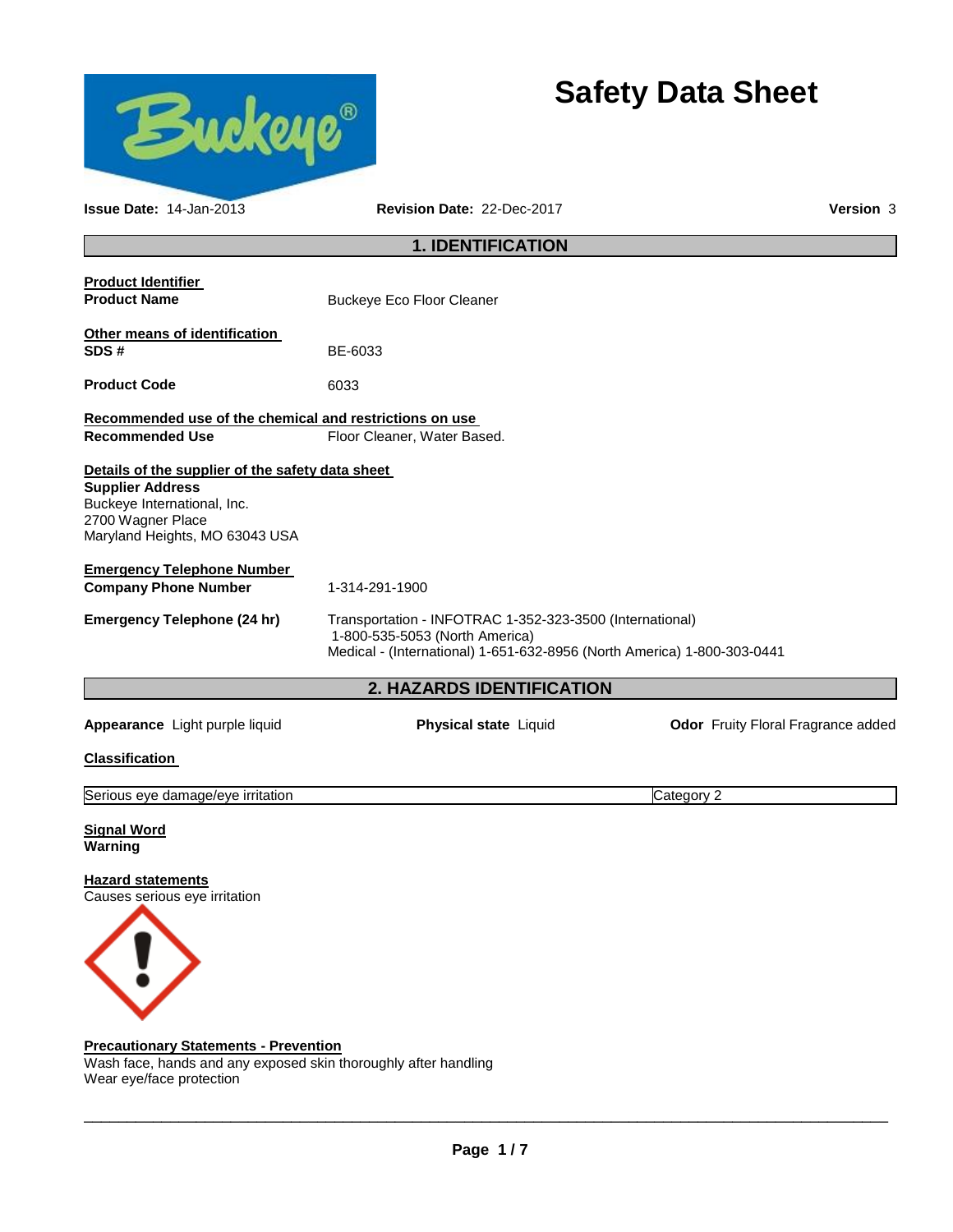#### **Precautionary Statements - Response**

IF IN EYES: Rinse cautiously with water for several minutes. Remove contact lenses, if present and easy to do. Continue rinsing If eye irritation persists: Get medical advice/attention

\_\_\_\_\_\_\_\_\_\_\_\_\_\_\_\_\_\_\_\_\_\_\_\_\_\_\_\_\_\_\_\_\_\_\_\_\_\_\_\_\_\_\_\_\_\_\_\_\_\_\_\_\_\_\_\_\_\_\_\_\_\_\_\_\_\_\_\_\_\_\_\_\_\_\_\_\_\_\_\_\_\_\_\_\_\_\_\_\_\_\_\_\_

## **3. COMPOSITION/INFORMATION ON INGREDIENTS**

| <b>Chemical Name</b>      | CAS No.     | Weight-% |
|---------------------------|-------------|----------|
| Alkylpolyglycoside C8-10  | 68515-73-1  | ⊲b       |
| Sodium xylenesulfonate    | 1300-72-7   | ننڪ      |
| Alkylpolyglycoside C10-16 | 110615-47-9 | ∽∼       |

\*\*If Chemical Name/CAS No is "proprietary" and/or Weight-% is listed as a range, the specific chemical identity and/or percentage of composition has been withheld as a trade secret. \*\*

# **4. FIRST AID MEASURES**

#### **First Aid Measures**

| <b>Eve Contact</b>                  | Rinse immediately with plenty of water, also under the eyelids, for at least 15 minutes. Call<br>a physician if irritation persists.  |
|-------------------------------------|---------------------------------------------------------------------------------------------------------------------------------------|
| <b>Skin Contact</b>                 | Wash off immediately with plenty of water for at least 15 minutes. If skin irritation persists,<br>call a physician.                  |
| <b>Inhalation</b>                   | Remove to fresh air.                                                                                                                  |
| <b>Ingestion</b>                    | Drink 2-3 large glasses of water. Do NOT induce vomiting. Call a physician. Never give<br>anything by mouth to an unconscious person. |
| Most important symptoms and effects |                                                                                                                                       |
| <b>Symptoms</b>                     | Causes serious eye irritation. Causes mild skin irritation.                                                                           |
|                                     | Indication of any immediate medical attention and special treatment needed                                                            |

**Notes to Physician**  Treat symptomatically.

### **5. FIRE-FIGHTING MEASURES**

#### **Suitable Extinguishing Media**

Use extinguishing measures that are appropriate to local circumstances and the surrounding environment.

**Unsuitable Extinguishing Media** Not determined.

#### **Specific Hazards Arising from the Chemical**

Combustion products may be toxic.

**Hazardous Combustion Products** Carbon oxides. Oxides of sulfur.

#### **Protective equipment and precautions for firefighters**

As in any fire, wear self-contained breathing apparatus pressure-demand, MSHA/NIOSH (approved or equivalent) and full protective gear.

#### **6. ACCIDENTAL RELEASE MEASURES**

#### **Personal precautions, protective equipment and emergency procedures**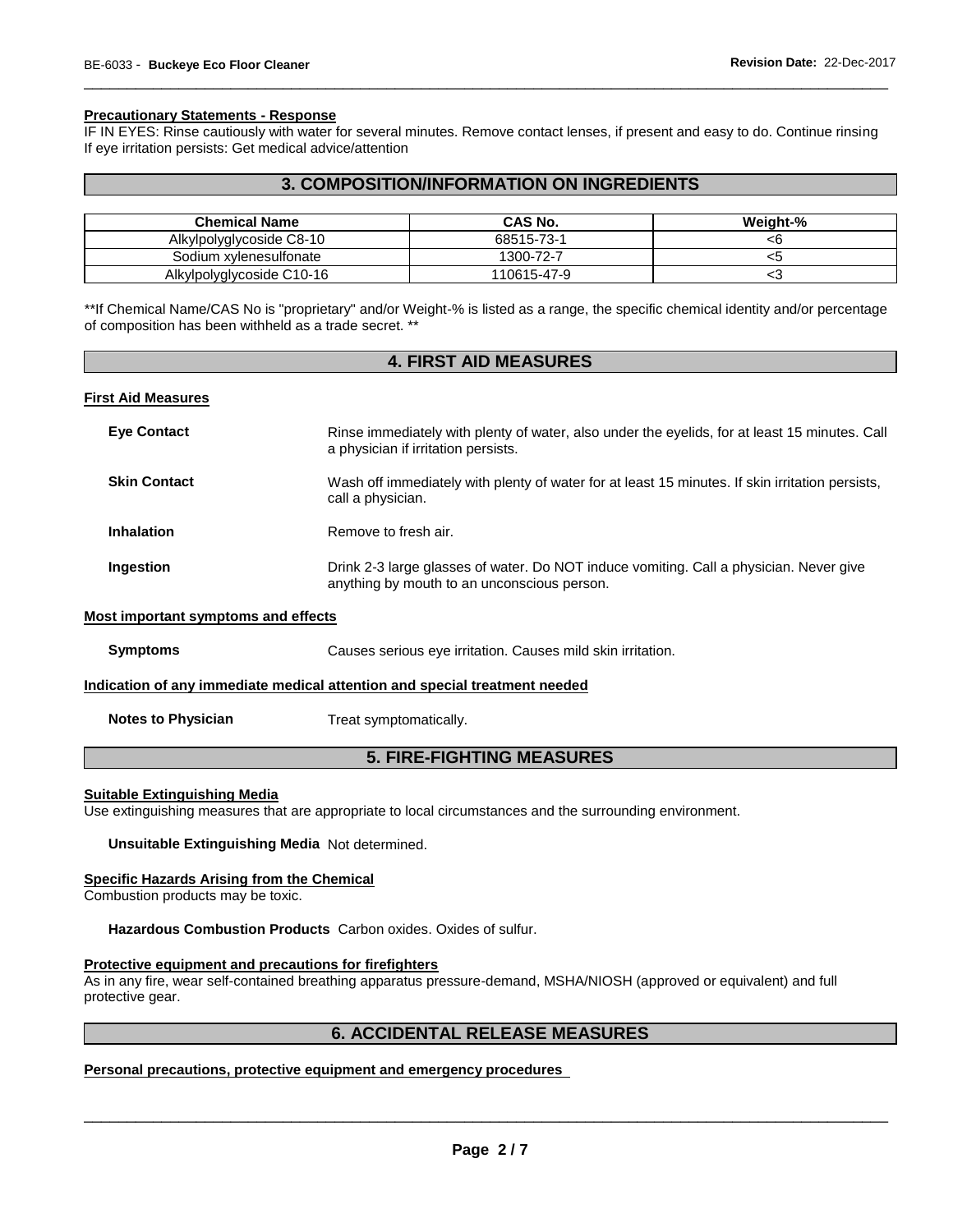| <b>Personal Precautions</b>                                  | Use personal protection recommended in Section 8.                                                                                                                                                                                                                                     |  |  |  |  |
|--------------------------------------------------------------|---------------------------------------------------------------------------------------------------------------------------------------------------------------------------------------------------------------------------------------------------------------------------------------|--|--|--|--|
| <b>Environmental precautions</b>                             |                                                                                                                                                                                                                                                                                       |  |  |  |  |
| <b>Environmental precautions</b>                             | Prevent from entering into soil, ditches, sewers, waterways and/or groundwater. See<br>Section 12, Ecological Information. See Section 13: DISPOSAL CONSIDERATIONS.                                                                                                                   |  |  |  |  |
| Methods and material for containment and cleaning up         |                                                                                                                                                                                                                                                                                       |  |  |  |  |
| <b>Methods for Containment</b>                               | Prevent further leakage or spillage if safe to do so.                                                                                                                                                                                                                                 |  |  |  |  |
| <b>Methods for Clean-Up</b>                                  | Pick up with mop, wet/dry vac, or absorbent material. Rinse area with clear water and allow<br>floor to dry before allowing traffic.                                                                                                                                                  |  |  |  |  |
|                                                              | <b>7. HANDLING AND STORAGE</b>                                                                                                                                                                                                                                                        |  |  |  |  |
| <b>Precautions for safe handling</b>                         |                                                                                                                                                                                                                                                                                       |  |  |  |  |
| <b>Advice on Safe Handling</b>                               | Handle in accordance with good industrial hygiene and safety practice. Use personal<br>protection recommended in Section 8. Avoid contact with skin, eyes or clothing. Wash face,<br>hands and any exposed skin thoroughly after handling. Keep containers closed when not in<br>use. |  |  |  |  |
| Conditions for safe storage, including any incompatibilities |                                                                                                                                                                                                                                                                                       |  |  |  |  |
| <b>Storage Conditions</b>                                    | Keep container tightly closed and store in a cool, dry and well-ventilated place. Store at<br>room temperature.                                                                                                                                                                       |  |  |  |  |
| <b>Incompatible Materials</b>                                | Chlorine bleach.                                                                                                                                                                                                                                                                      |  |  |  |  |
|                                                              | 8. EXPOSURE CONTROLS/PERSONAL PROTECTION                                                                                                                                                                                                                                              |  |  |  |  |
| <b>Exposure Guidelines</b>                                   | No exposure limits noted for ingredient(s). The following information is given as general<br>quidance                                                                                                                                                                                 |  |  |  |  |
| <b>Appropriate engineering controls</b>                      |                                                                                                                                                                                                                                                                                       |  |  |  |  |
| <b>Engineering Controls</b>                                  | Ensure adequate ventilation, especially in confined areas. Eyewash stations. Showers.                                                                                                                                                                                                 |  |  |  |  |
|                                                              | Individual protection measures, such as personal protective equipment                                                                                                                                                                                                                 |  |  |  |  |
| <b>Eye/Face Protection</b>                                   | Risk of contact: Wear approved safety goggles.                                                                                                                                                                                                                                        |  |  |  |  |
| <b>Skin and Body Protection</b>                              | Wear rubber gloves or other impervious gloves.                                                                                                                                                                                                                                        |  |  |  |  |
| <b>Respiratory Protection</b>                                | No protection is ordinarily required under normal conditions of use and with adequate<br>ventilation.                                                                                                                                                                                 |  |  |  |  |
|                                                              | General Hygiene Considerations Handle in accordance with good industrial hygiene and safety practice.                                                                                                                                                                                 |  |  |  |  |
|                                                              | 9. PHYSICAL AND CHEMICAL PROPERTIES                                                                                                                                                                                                                                                   |  |  |  |  |

### **Information on basic physical and chemical properties**

| <b>Physical state</b> | Liauid              | Odor                  | <b>Fruity Floral Fragrance</b> |
|-----------------------|---------------------|-----------------------|--------------------------------|
| Appearance            | Light purple liquid |                       | added                          |
| Color                 | Light purple        | <b>Odor Threshold</b> | Not determined                 |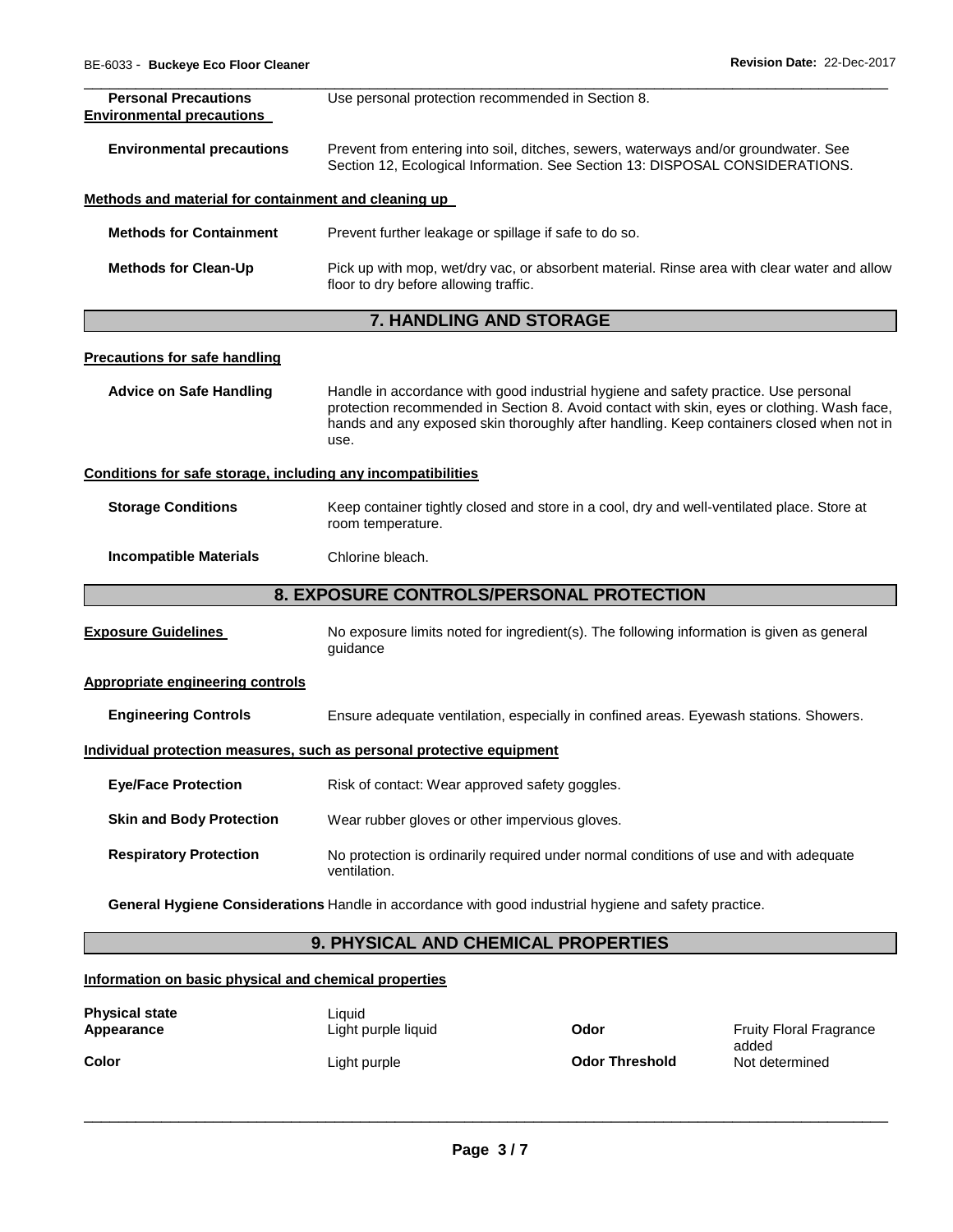| <b>Property</b><br>рH<br><b>Melting Point/Freezing Point</b><br><b>Boiling Point/Boiling Range</b>                                                                                                                           | Values<br>$9.12 \pm 0.2$ (conc.)<br>6.5 - 7.5 (1:512 dilution)<br>Not determined<br>100 °C / 212 °F                        | <b>Remarks • Method</b>       |
|------------------------------------------------------------------------------------------------------------------------------------------------------------------------------------------------------------------------------|----------------------------------------------------------------------------------------------------------------------------|-------------------------------|
| <b>Flash Point</b><br><b>Evaporation Rate</b><br><b>Flammability (Solid, Gas)</b><br><b>Flammability Limits in Air</b>                                                                                                       | <b>None</b><br>1.0<br>Liquid-Not applicable                                                                                | Tag Closed Cup<br>(Water = 1) |
| <b>Upper Flammability Limits</b><br><b>Lower Flammability Limit</b><br><b>Vapor Pressure</b><br><b>Vapor Density</b><br><b>Relative Density</b><br><b>Water Solubility</b><br>Solubility in other solvents                   | Not applicable<br>Not applicable<br>Not determined<br>Not determined<br>1.022 $g/mL$<br>Infinite<br>Not determined         |                               |
| <b>Partition Coefficient</b><br><b>Auto-ignition Temperature</b><br><b>Decomposition Temperature</b><br><b>Kinematic Viscosity</b><br><b>Dynamic Viscosity</b><br><b>Explosive Properties</b><br><b>Oxidizing Properties</b> | Not determined<br>Not determined<br>Not determined<br>Not determined<br>Not determined<br>Not determined<br>Not determined |                               |

# **10. STABILITY AND REACTIVITY**

\_\_\_\_\_\_\_\_\_\_\_\_\_\_\_\_\_\_\_\_\_\_\_\_\_\_\_\_\_\_\_\_\_\_\_\_\_\_\_\_\_\_\_\_\_\_\_\_\_\_\_\_\_\_\_\_\_\_\_\_\_\_\_\_\_\_\_\_\_\_\_\_\_\_\_\_\_\_\_\_\_\_\_\_\_\_\_\_\_\_\_\_\_

#### **Reactivity**

Not reactive under normal conditions.

#### **Chemical Stability**

Stable under recommended storage conditions.

#### **Possibility of Hazardous Reactions**

None under normal processing.

**Hazardous Polymerization** Hazardous polymerization does not occur.

#### **Conditions to Avoid**

Keep separated from incompatible substances. Keep out of reach of children.

# **Incompatible Materials**

Chlorine bleach.

#### **Hazardous Decomposition Products**

Carbon oxides. Sulfur oxides.

# **11. TOXICOLOGICAL INFORMATION**

#### **Information on likely routes of exposure**

| <b>Product Information</b> |                                  |
|----------------------------|----------------------------------|
| <b>Eve Contact</b>         | Causes serious eye irritation.   |
| <b>Skin Contact</b>        | Causes mild skin irritation.     |
| <b>Inhalation</b>          | Avoid breathing vapors or mists. |
| Ingestion                  | Do not ingest.                   |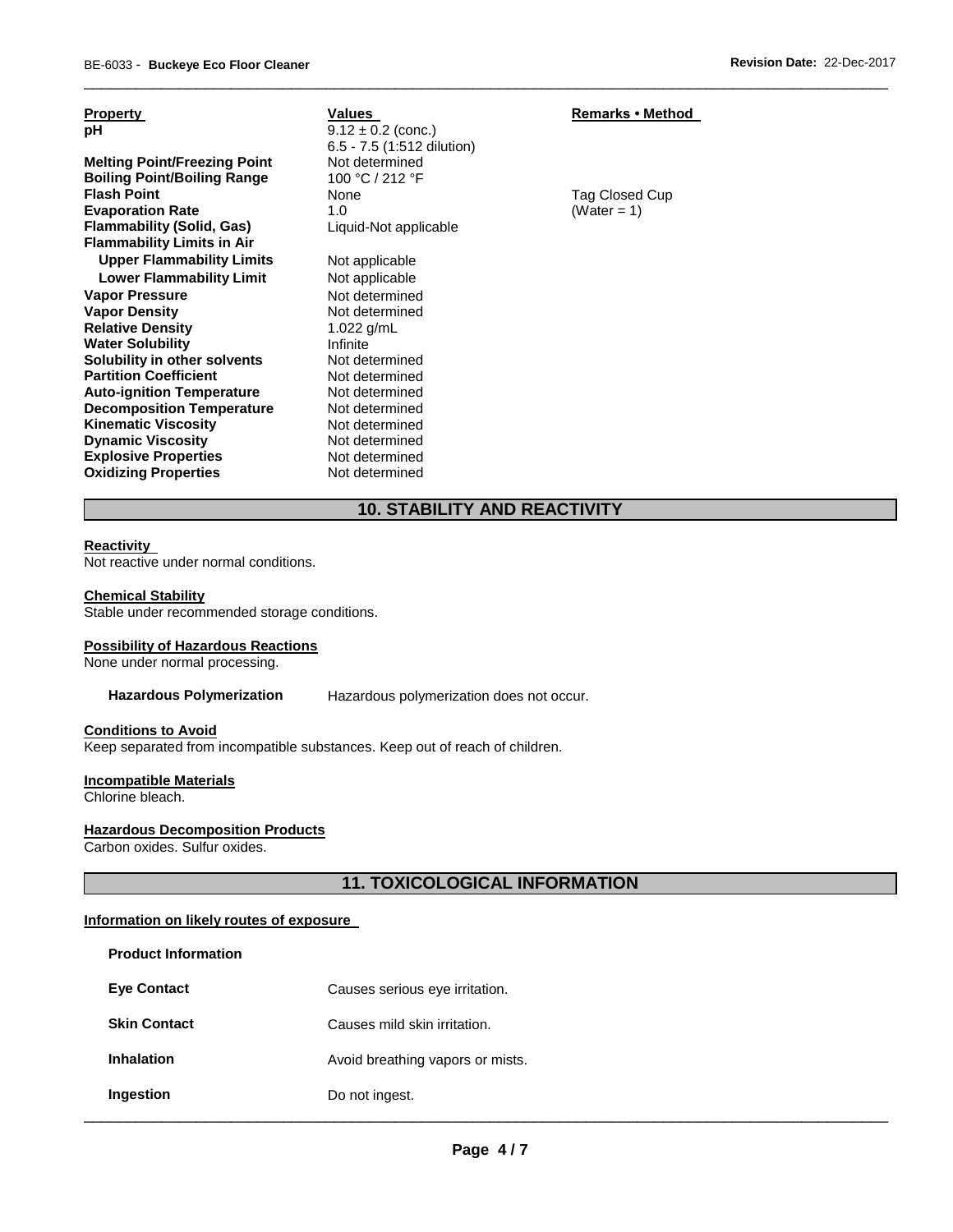#### **Component Information**

| <b>Chemical Name</b>                     | .D50<br>Oral '        | Dermal LD50 | LC50<br><b>Inhalation</b> |
|------------------------------------------|-----------------------|-------------|---------------------------|
| .odium<br>า xvlenesulfonate<br>1300-72-7 | 1000 mg/kg (Rat)<br>- |             |                           |

\_\_\_\_\_\_\_\_\_\_\_\_\_\_\_\_\_\_\_\_\_\_\_\_\_\_\_\_\_\_\_\_\_\_\_\_\_\_\_\_\_\_\_\_\_\_\_\_\_\_\_\_\_\_\_\_\_\_\_\_\_\_\_\_\_\_\_\_\_\_\_\_\_\_\_\_\_\_\_\_\_\_\_\_\_\_\_\_\_\_\_\_\_

#### **Information on physical, chemical and toxicological effects**

| Symptoms | Please see section 4 of this SDS for symptoms. |
|----------|------------------------------------------------|
|----------|------------------------------------------------|

#### **Delayed and immediate effects as well as chronic effects from short and long-term exposure**

**Carcinogenicity** Based on the information provided, this product does not contain any carcinogens or potential carcinogens as listed by OSHA, IARC or NTP.

#### **Numerical measures of toxicity**

**The following values are calculated based on chapter 3.1 of the GHS document. ATEmix (oral)** 110,520.00 mg/kg

#### **12. ECOLOGICAL INFORMATION**

#### **Ecotoxicity**

The product is not classified as environmentally hazardous. However, this does not exclude the possibility that large or frequent spills can have a harmful or damaging effect on the environment.

#### **Persistence/Degradability**

Not determined.

#### **Bioaccumulation**

Not determined.

# **Mobility**

Not determined

#### **Other Adverse Effects**

Not determined

### **13. DISPOSAL CONSIDERATIONS**

#### **Waste Treatment Methods**

| <b>Disposal of Wastes</b>     | Disposal should be in accordance with applicable regional, national and local laws and<br>regulations. |
|-------------------------------|--------------------------------------------------------------------------------------------------------|
| <b>Contaminated Packaging</b> | Disposal should be in accordance with applicable regional, national and local laws and<br>regulations. |

#### **14. TRANSPORT INFORMATION**

| <b>Note</b> | Please see current shipping paper for most up to date shipping information, including<br>exemptions and special circumstances. |
|-------------|--------------------------------------------------------------------------------------------------------------------------------|
| <b>DOT</b>  | Not regulated                                                                                                                  |
| <b>IATA</b> | Not regulated                                                                                                                  |
| <b>IMDG</b> | Not regulated                                                                                                                  |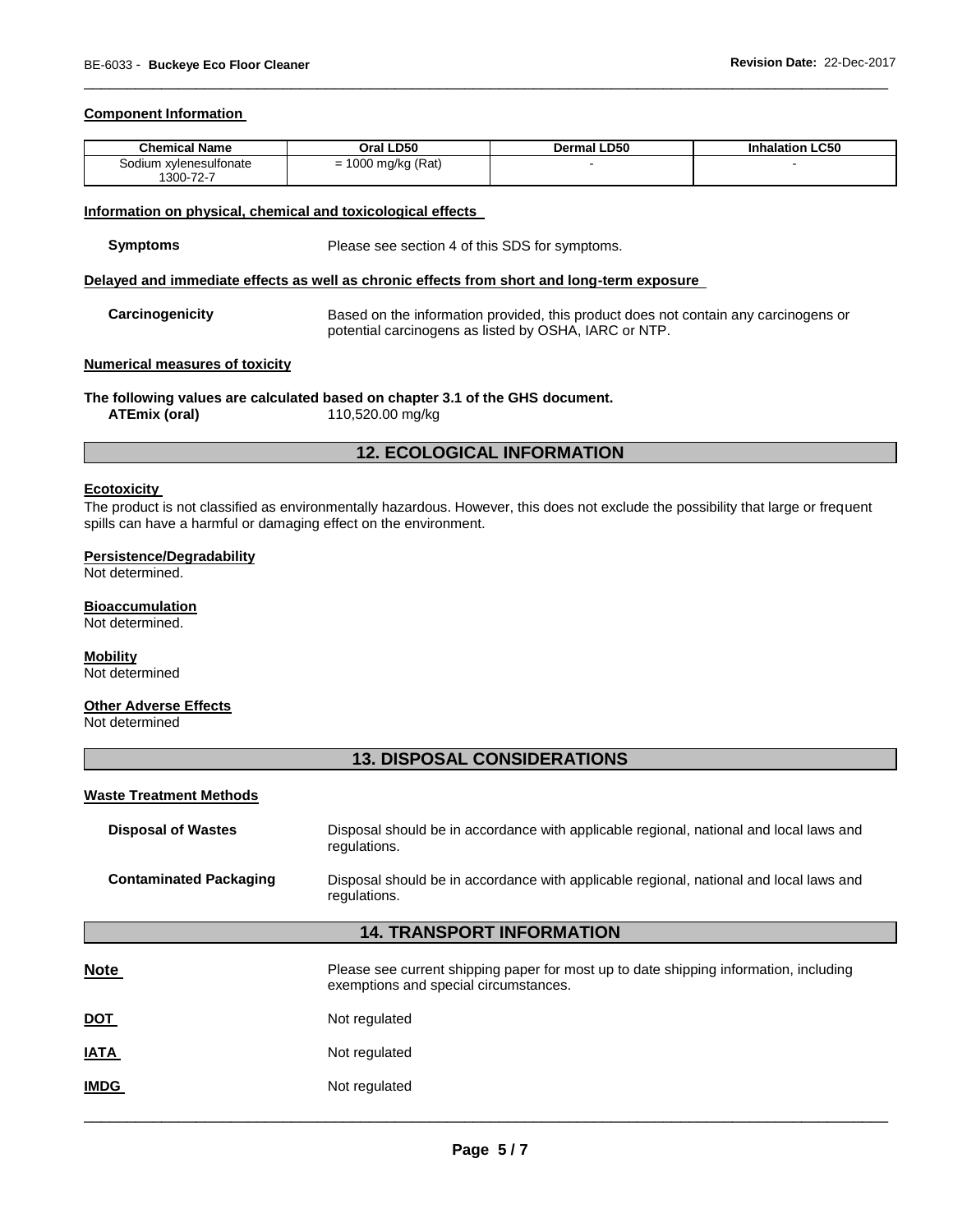# **15. REGULATORY INFORMATION**

\_\_\_\_\_\_\_\_\_\_\_\_\_\_\_\_\_\_\_\_\_\_\_\_\_\_\_\_\_\_\_\_\_\_\_\_\_\_\_\_\_\_\_\_\_\_\_\_\_\_\_\_\_\_\_\_\_\_\_\_\_\_\_\_\_\_\_\_\_\_\_\_\_\_\_\_\_\_\_\_\_\_\_\_\_\_\_\_\_\_\_\_\_

#### **International Inventories**

| <b>Chemical Name</b>      | TSCA | <b>DSL/NDSL EINECS/E</b> | LINCS | <b>ENCS</b> | <b>IECSC</b> | <b>KECL</b> | <b>PICCS</b> | <b>AICS</b> |
|---------------------------|------|--------------------------|-------|-------------|--------------|-------------|--------------|-------------|
| Alcohol Ethoxylate        |      |                          |       |             |              | Present     |              |             |
| Alkylpolyglycoside C8-10  |      |                          |       |             |              | Present     |              |             |
| Sodium xylenesulfonate    |      |                          |       | Present     |              | Present     |              |             |
| Alkylpolyglycoside C10-16 |      |                          |       | Present     |              | Present     |              |             |

**Legend:** 

*TSCA - United States Toxic Substances Control Act Section 8(b) Inventory* 

*DSL/NDSL - Canadian Domestic Substances List/Non-Domestic Substances List* 

*EINECS/ELINCS - European Inventory of Existing Chemical Substances/European List of Notified Chemical Substances* 

*ENCS - Japan Existing and New Chemical Substances* 

*IECSC - China Inventory of Existing Chemical Substances* 

*KECL - Korean Existing and Evaluated Chemical Substances* 

*PICCS - Philippines Inventory of Chemicals and Chemical Substances* 

*AICS - Australian Inventory of Chemical Substances* 

#### **US Federal Regulations**

#### **CERCLA**

This material, as supplied, does not contain any substances regulated as hazardous substances under the Comprehensive Environmental Response Compensation and Liability Act (CERCLA) (40 CFR 302) or the Superfund Amendments and Reauthorization Act (SARA) (40 CFR 355).

#### **SARA 313**

Section 313 of Title III of the Superfund Amendments and Reauthorization Act of 1986 (SARA). This product does not contain any chemicals which are subject to the reporting requirements of the Act and Title 40 of the Code of Federal Regulations, Part 372

#### **CWA (Clean Water Act)**

This product does not contain any substances regulated as pollutants pursuant to the Clean Water Act (40 CFR 122.21 and 40 CFR 122.42)

#### **US State Regulations**

#### **California Proposition 65**

This product does not contain any Proposition 65 chemicals.

#### **U.S. State Right-to-Know Regulations**

This product does not contain any substances regulated under applicable state right-to-know regulations